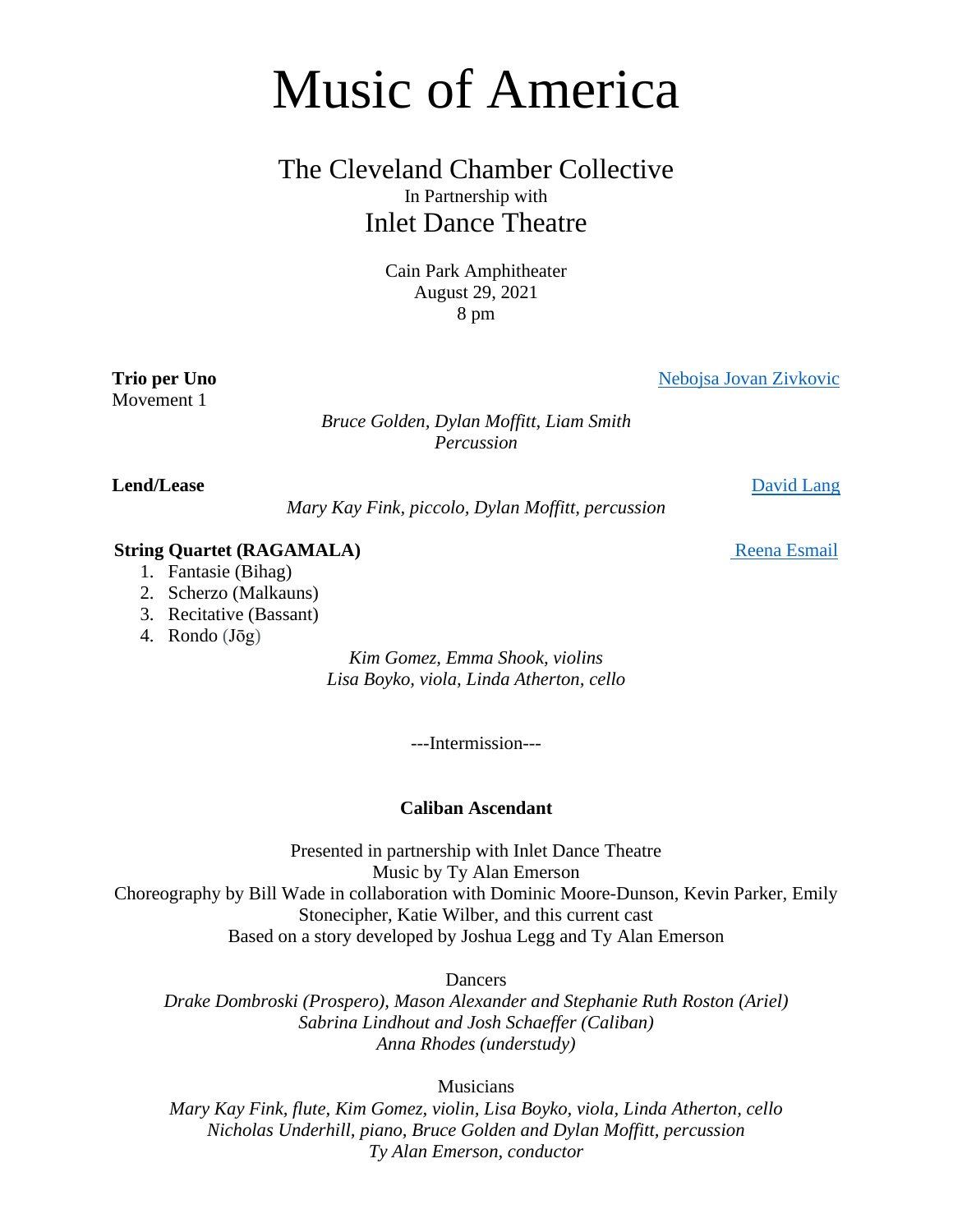# **PROGRAM NOTES**

# **Trio per Uno**

*Trio Per Uno* by Nebojsa Jovan Zivkovic consists of three movements. The edge-movements have some similarities in manner and appears as if they would represent a perfection of wildness in an archaic ritual cult. The second movement has it's own special lyric and contemplative mood. The opening requires a bass drum (lying flat) played with timbale sticks by all three players. In addition to that sound, a pair of bongos and china-gongs are used by each player. Trio Per Uno is recorded on Zivkovic's CD "The Castle of the Mad King". Today's performance features only the first movement.

# **Lend/Lease**

The United Kingdom was actively engaged in World War II for two years before the United States became involved. During those two years many Americans wanted to help the war effort, but our country was officially neutral. 'lend/lease' was a programme created as a dodge round that supposed neutrality.

The USA would funnel arms to the UK forces, technically as weapons purchased on credit but really as gifts, as an advance payment on its eventual entry into the war. When Andrew Burke asked if I would contribute a piece to the London Sinfonietta's birthday celebration I remembered the history of co-operation between our two countries, and, in the spirit of international brotherhood, I said yes. Happy Birthday, London Sinfonietta! —David Lang

# **String Quartet (RAGAMALA)**

During the year I spent in India, I began to notice a beautiful thing that would happen at concerts. When the artist would announce the raag to be sung or played that evening, immediately, and almost subconsciously, many of the cognoscenti in the audience would begin humming the characteristic phrases or 'pakads' of that raag quietly to themselves, intoning with the drone that was already sounding on stage. It had a magical feeling – as if that raag was present in the air, and tiny wisps of it were already starting to precipitate into the audible world in anticipation of the performance. It felt like a connection between the audience and the performer, as they prepared themselves to enjoy what was to come. Each movement of this quartet opens in exactly the same way, and it is inspired by those quiet intonations.

After the opening phrases, each movement diverges into its own distinct character. The first movement is a Fantasie inspired by the beautiful raag Bihag which layers phrases over one another to create large shapes separated by the silence of pure drones. The second movement is a vivacious and rhythmic setting of a Malkauns taan, which to the western ear, always seems to be pulling to a dominant rather than a tonic. The third movement is in the contemplative Basant – a raag that signifies the season of spring in Hindustani music. And the fourth movement is in the complex and multi-faceted Jog, a simple raag which seems to contain western notions of both 'major' and 'minor' within it.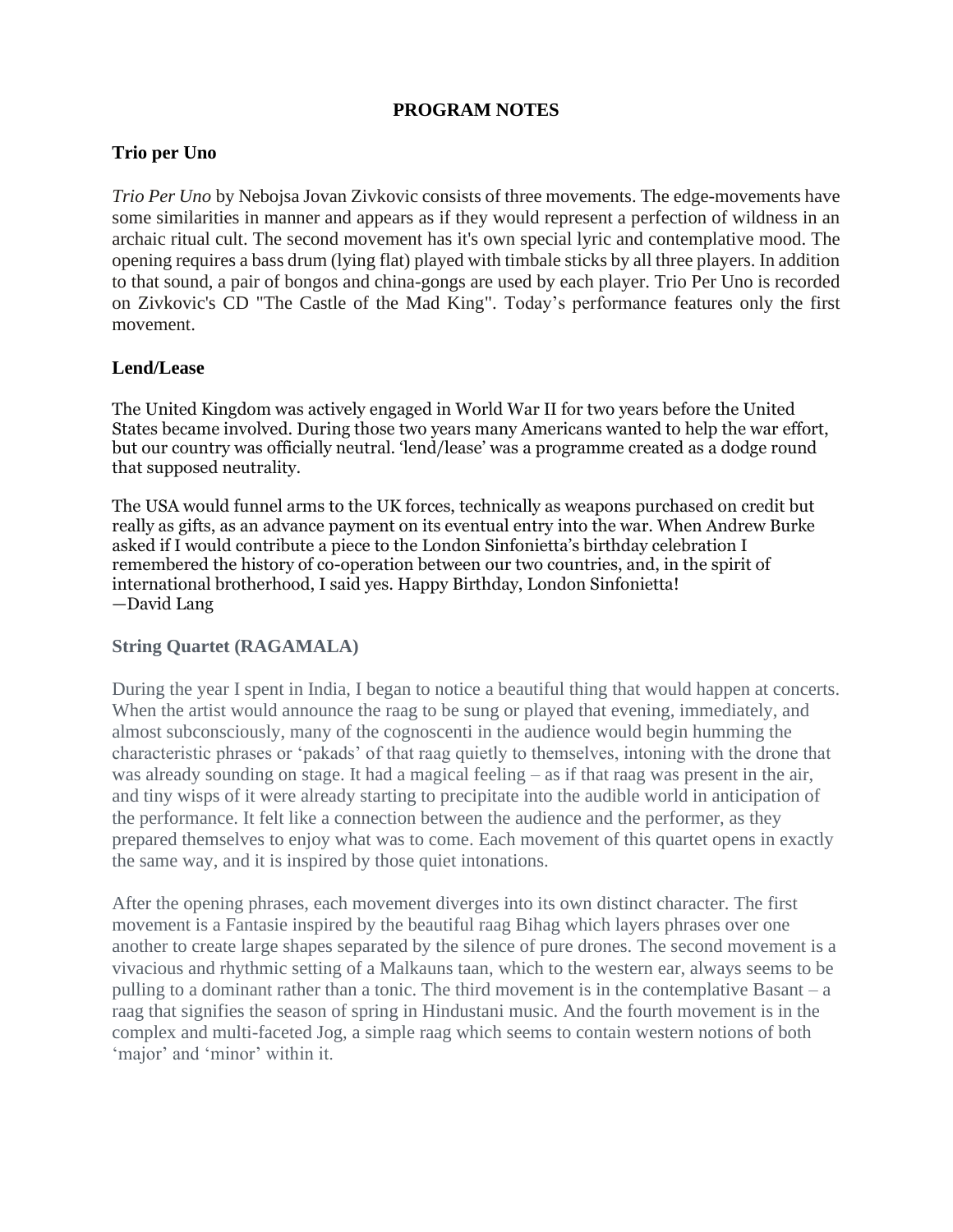In Hindustani music, the elaboration of a single raag can often take an hour. I didn't mean for this piece to exhaust these raags, but rather provide little snapshots of particular features and characters of each raag that I find beautiful and special about each one. —Reena Esmail

## **Caliban Ascendant**

A story of the Indigenous People from the island in Shakespeare's *The Tempest*

Movement 1. Prospero on the Beach. We are introduced to the characters, Prospero, Caliban and Ariel. We witness Prospero's dominance of the Islanders and the beginnings of the famous storm.

Movement 2. Ariel. This is a flashback where we witness the peace and beauty of the life of the Islanders before Prospero's arrival.

Movement 3. Caliban. A character study of Caliban where we see their anguish and finally their determination to be free.

Movement 4. Prospero Exiled. The final confrontation between Prospero and the Islanders.

In this production the characters Ariel and Caliban are each made up of both a male and female dancer. The male in each partnership represents culture whereas the female in each partnership represents identity

In brief, this work was initially conceived by my friend Joshua Legg and I as a way to tell the story of colonialism imbedded in Shakespeare's *The Tempest*. It took several years to complete the score, and was supported by commissions from ASSEM3LY, and the Ohio Music Teachers Association. The individual movements have been performed, some in very different instrumentations, by various performers. Prior to COVID the Chamber Collective and Inlet were formally introduced, and a project was imagined, facilitated by Heights Library. Our initial plans for the premiere came apart as the lockdown orders came in and then a great uncertainty lay over the project. As we started to emerge, our groups reached out to Cain Park and here we are! There are so many people to thank for all their work and support: Inlet Dance especially Bill and Libby, Cain Park especially Erin and Lindsay for organizing the show, today's tech crew, Videographer Mark Dumm, our partners OAC, CAC, BLF, Erin Mac for her continued support and website expertise, THE BAND for their hard work and support, and rewrites, my friends and family, here and gone, who helped point me to this moment.

As part of the process with Inlet, I created a synopsis in the style of a Children's story. That is available at the end of today's program notes. Some things have changed, but you might find it interesting.

—TAE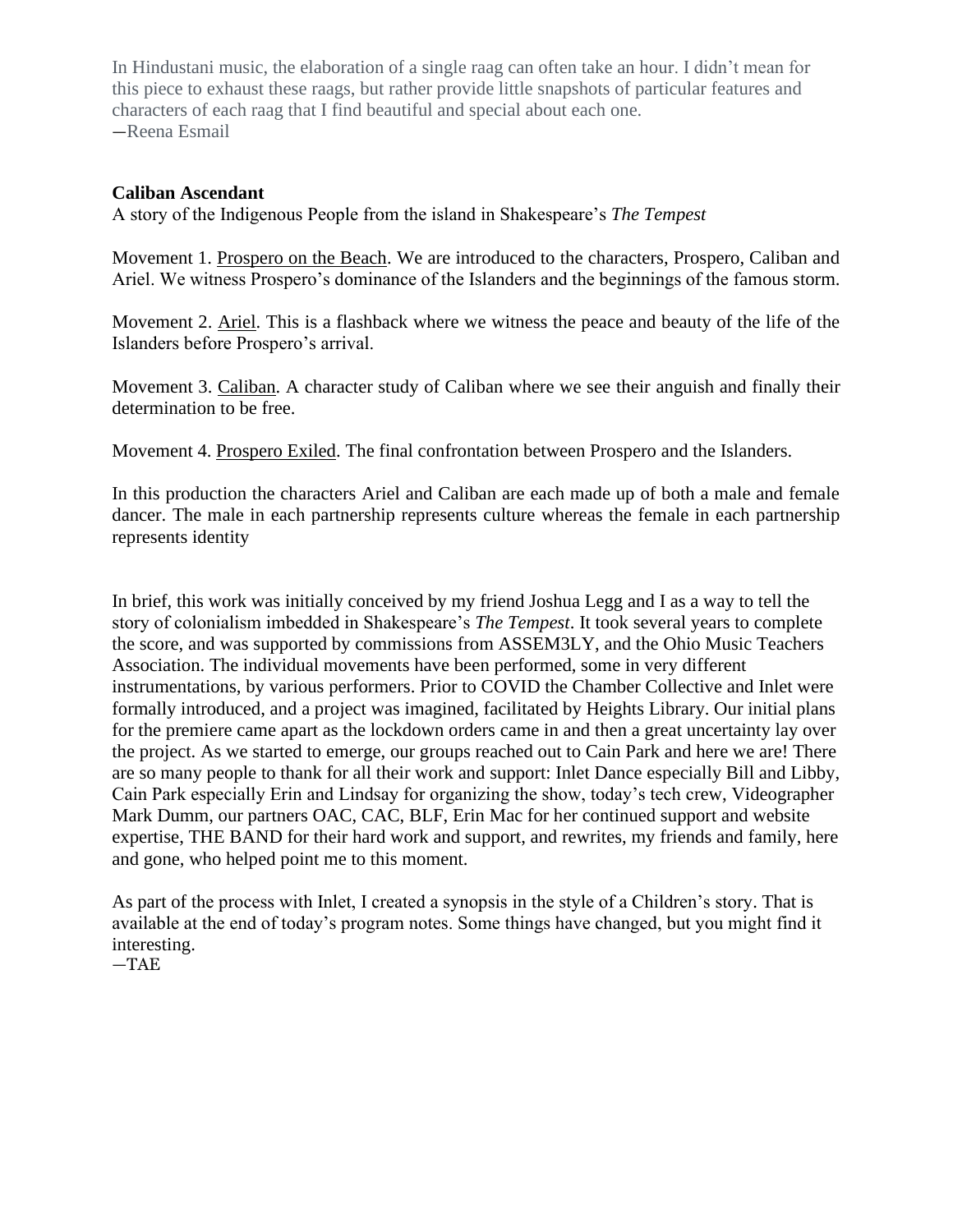# **PERSONNEL**

# **The Cleveland Chamber Collective**

**Mary Kay Fink** joined The Cleveland Orchestra as piccoloist in 1990 and has appeared as a soloist with the orchestra on numerous occasions. Formerly a member of the New Jersey Symphony, she has also performed with the New York Philharmonic, the Minnesota Orchestra, the Nashville Symphony, and the Milwaukee Symphony. She is also active as a chamber musician, soloist and educator, giving flute and piccolo master classes at colleges and universities throughout the United States. In 1986, Fink won first prize in the National Flute Association Young Artist Competition and has served on the board of the National Flute Association. She has performed with the Saito Kinen Festival Orchestra in Japan, coached at the New World Symphony, and has performed/taught at the Kent-Blossom Music and Colorado College Music Festivals. She has been on the faculty at the University of Wisconsin-Madison, Baldwin-Wallace College, and is currently head of the flute department at the Cleveland Institute of Music. She holds degrees from Oberlin and Juilliard; her former teachers include Robert Dick, Paula Robison, Robert Willoughby, and Julius Baker.

**Kim Gomez** has been a member of The Cleveland Orchestra since 1990. A native of Louisville, Kentucky, Ms. Gomez grew up in a musical family; she studied at the Peabody Conservatory, then earned a Bachelor of Music degree and an Artist Diploma from the Cleveland Institute of Music, where she was a concerto competition winner. Her teachers have included David Cerone, Josef Gingold, Daniel Heifetz, Virginia Schneider, David Updegraff, Donald Weilerstein, and Mimi Zweig. Ms. Gomez has appeared on three occasions as a soloist with the Louisville Symphony Orchestra and has made solo appearances with the Berlin Symphony Orchestra and the Cleveland Institute of Music Orchestra. Kim and her husband James have six children.

**Lisa Boyko** joined The Cleveland Orchestra in 1991, after serving as a member of the New Orleans Symphony, Toronto Symphony, and the Minnesota Orchestra. Born in Cleveland and raised in Tucson, Arizona, Ms. Boyko studied for two years in Vienna at the Musikgymnasium and the Hochschule für Musik. In 1985, she received a bachelor of music degree from the Cleveland Institute of Music (CIM), where she was a student of Robert Vernon.

Ms. Boyko has appeared as alumni soloist with the Cleveland Institute of Music Chamber Orchestra in the Cleveland premiere of Darius Milhaud's *Concertino d'été* and continues to perform regularly in solo recitals and chamber music concerts. She is a founding member of the Cleveland Chamber Collective, which since 1992 has had the mission of bringing both new music and neglected works of the past to the public.

Ms. Boyko is a faculty member at CIM and Case Western Reserve University and has taught at the Encore School for Strings and the Masterworks Festival. She is active in local organizations that support and promote music and arts education, including the CIM Alumni Association, the Ohio Viola Society, and Inlet Dance Theatre. In her spare time, she is an avid traveler who also enjoys gardening, reading, and languages.

**Linda Atherton**, cellist, is a graduate of Boston University, where she studied with Leslie Parnas. After graduating, Linda moved to Indianapolis where she became a founding member of the Lockerbie String Quartet and was also a substitute with the Indianapolis Symphony. Upon moving to Cleveland, she played with the Canton Symphony for several years, as well as with the Ohio Chamber Orchestra, the Cleveland Ballet Orchestra, and the Cleveland Opera Orchestra.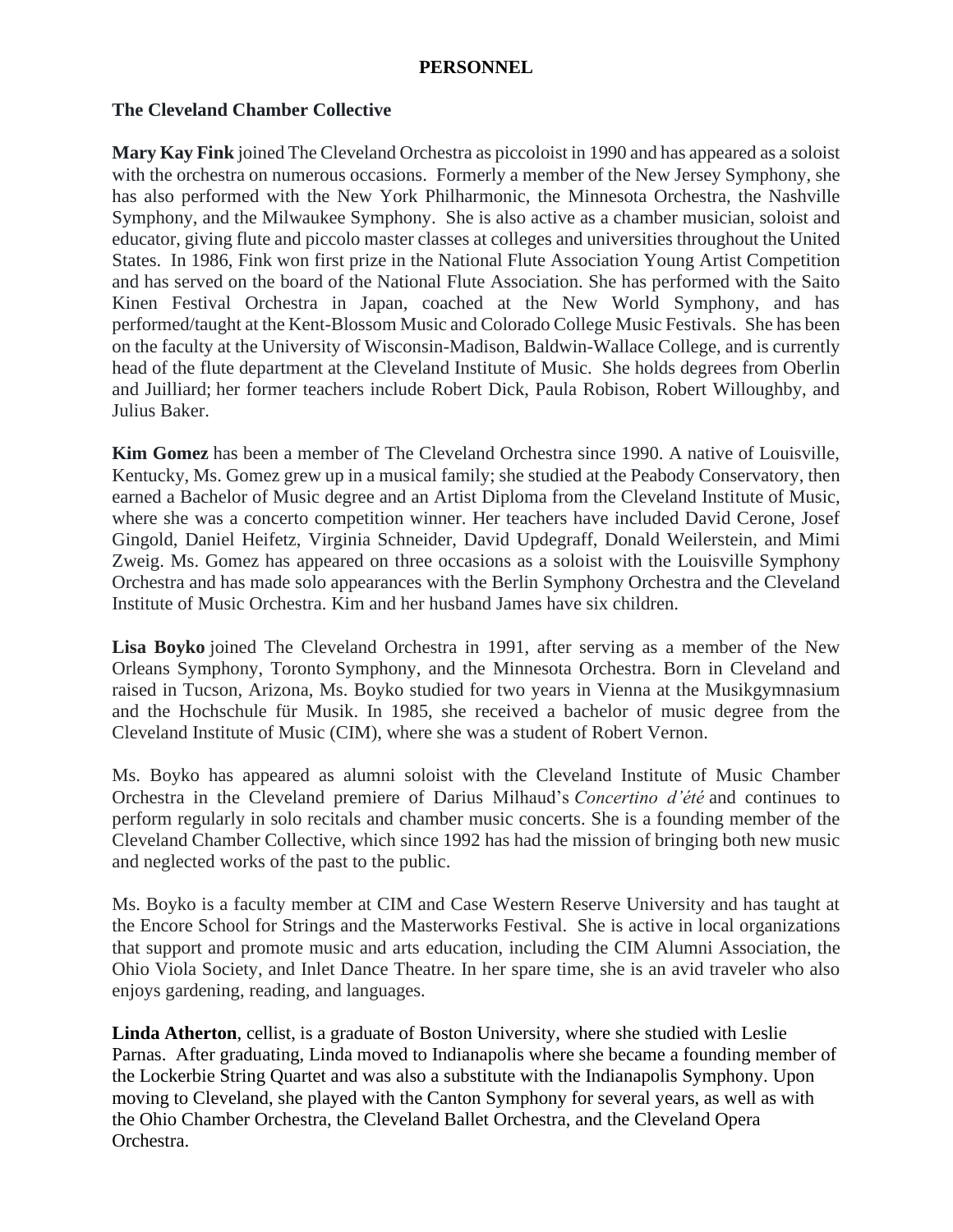Linda has been soloist with the Cleveland Chamber Symphony, Ohio Ballet, Trinity Chamber Orchestra, Euclid Symphony, and BlueWater Chamber Orchestra. She was a participant in the Blue Hill Kneisel Hall and Taos chamber music festivals, and is currently very active in the Cleveland chamber music scene as a member of ART Trio and the Cleveland Chamber Collective. Linda is a member of the Cleveland Pops Orchestra, Blue Water Chamber Orchestra, Trinity Chamber Orchestra and plays for many musicals including the Broadway Series at Playhouse Square.

Pianist/Composer **Nicholas Underhill** holds a Master of Music Degree in Piano from the New England Conservatory of Music. His teachers include Monica Jakuc, Konrad Wolff, Katja Andy, Edmund Battersby and Russell Sherman. He has performed solo recitals in Carnegie Recital Hall, Merkin Concert Hall and in Chicago on the Dame Myra Hess concert series. He is currently the pianist for the Cleveland Chamber Collective, of which he is a founding member, and the No Exit New Music Ensemble. He has performed concertos with the Cleveland Chamber Symphony, the Ohio Chamber Orchestra, the Lakeside Symphony and the San Jose Symphony Orchestra. Underhill has received critical acclaim from Donald Rosenberg for his solo piano album, "Light and Sirius", as well as from Bernard Holland, for his Piano Trio #1.

He has taught piano at Hiram College, Mt. Union College and Willougby school of Fine arts, as well as numerous schools in Boston and New York City. From 2006 to 2016 he taught composition and other music courses at Cleveland State University. Underhill studied composition at Hampshire College, Amherst College, and the New England Conservatory of Music. As a composer he has been commissioned by the Cleveland Orchestra, the Gramercy Trio, and various members of the Cleveland Orchestra. He currently teaches privately and lives in Cleveland with his wife, Mary Kay Fink of the Cleveland Orchestra.

**Dylan Moffitt**, is often recognized for his versatility as a percussionist in the classical and world music genres. In 2009, Moffitt appeared as a soloist with The Cleveland Orchestra alongside renowned artists Alisa Weilerstein and Jamey Haddad in performances of Golijov's, Azul for cello and orchestra. He currently serves as principal percussionist and frequent soloist with the Firelands Symphony where in 2013, founded his "Drumming with Dylan" educational outreach program. The program has since been recognized by the Cleveland Orchestra and was featured in the orchestra's "At Home" residency this past summer season. Dylan performs regularly with the Wheeling Symphony, Pittsburgh Opera, Ohio Valley Symphony, Blossom Festival Band, Apollos Fire, the Cleveland Chamber Collective and has in past years appeared with the Cleveland Orchestra. Dylan specializes in various styles of world music, Brazilian percussion in particular. Following multiple trips to Brazil, Dylan began directing the Cleveland-based samba school, Samba Joia. In 2013, Moffitt joined the percussion faculty of the Oberlin College Conservatory of Music and has since joined the percussion faculty at Cuyahoga Community College. Dylan attended the Cleveland Institute of music for both his undergraduate and Master degrees. His principal teachers include Richard Weiner, Paul Yancich and Jamey Haddad.

**Ty Alan Emerson** has been presenting music in Cleveland since 2000. Following two terms as president of the Cleveland Composers' Guild, he is currently Director for the Cleveland Chamber Collective. He has been commissioned by the Collective, No Exit, and ASSEM3LY, with other notable performances by Zeitgeist, Quorum, Gary Louie, and The Peabody Wind Ensemble. His work has been featured at music festivals from Bowling Green, OH to Huddersfield, England. In addition to his work for the concert hall, Emerson has composed and arranged works for the stage including several shows with The Musical Theater Project in Cleveland, and a season with the Texas Shakespeare Festival. Notable awards include: MTNA/OMTA Composer of the Year, two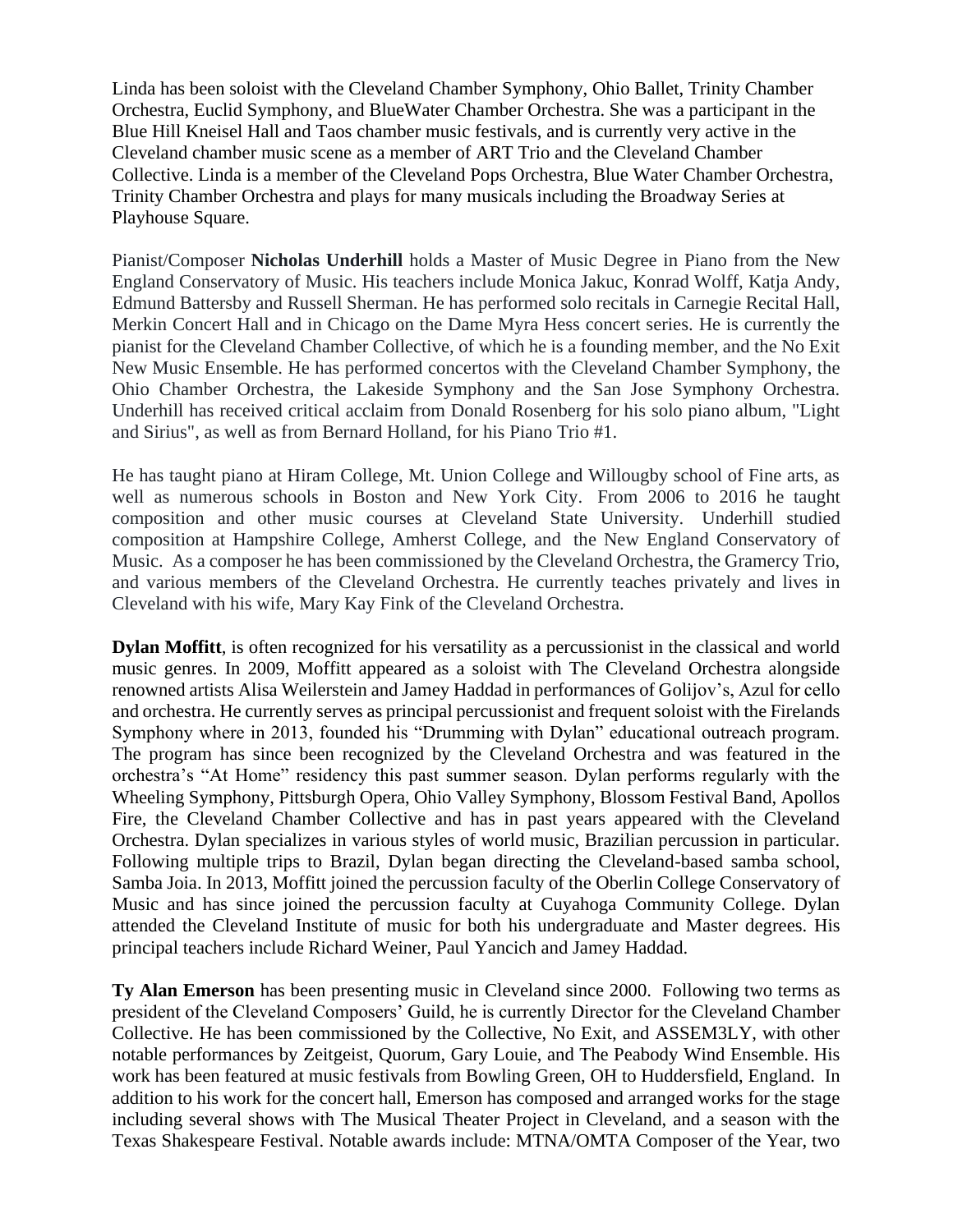Individual Excellence Awards from the Ohio Arts Council, and the ASCAP Morton Gould Award. Most recently his *Prospero on the Beach* was featured on a CD by ASSEM3LY, and is available through Albany Records.

# **SPECIAL GUESTS**

**Bruce Golden** is a graduate of the Cleveland Institute of Music where he received his Bachelor and Master of Music degrees in Percussion Performance. His principal teachers include Richard Weiner and Cloyd Duff. Bruce served as Principal Percussionist with the Toledo Symphony from 1984-2005 and has performed with the Toledo Opera and Toledo Ballet companies. He has also performed with the Colorado Music Festival as well as the Cleveland Orchestra, Colorado Symphony, Nashua Symphony, and Indian Hill Symphony. Bruce is currently a member of the Cleveland Pops Orchestra. He has served on the faculty of University of Toledo and is currently on the faculty at Cleveland State University.

**Emma Shook,** violin**,** holds the Dr. Jeanette Grasselli Brown and Dr. Glenn R. Brown Chair in The Cleveland Orchestra second violin section, which she joined in 2001. Previously, she was a member of the Chicago Lyric Opera and Santa Fe Opera orchestras for six years. Ms. Shook received her Bachelor's and Master's degrees from the Juilliard School, where she was a scholarship student of Dorothy DeLay and Hyo Kang. At Juilliard she co-founded a conductorless chamber orchestra, and in the 1992 won the Peter Mennin prize for leadership and achievement in music. Ms. Shook has given many chamber music concerts in the United States and abroad. She continues to perform chamber music and solo concerts regularly, and has branched out into contemporary classical music, Hungarian folk music, and blues. She lives in University Heights and enjoys gardening, food, nature, and animals of all kinds.

Percussionist and composer **Liam Smith** has worked extensively in the worlds of contemporary, folkloric, and orchestral music. He has performed throughout the United States, Europe, and South America, and has premiered works by composers James Wood, Vijay Ayer, Tom Lopez, and Riona Ryan. As an in-demand composer and dance accompanist, Smith has composed for several dance and theatrical projects across the country, and for musical collectives such as The Zeitgeist New Music Ensemble, and Riona and the Ryans, the latter of which he is a founding member. Here in Cleveland, Smith performs with Da Land Brass Band, Marija Temo, Samba Joia, and has performed with a diverse range of artists from Gil Shaham to Natchito Herrera to Weezer. Smith studied at the Oberlin Conservatory of music with Jamey Haddad, Michael Rosen, and Aurie Hsu.

#### **INLET DANCE THEATRE**

Inlet Dance Theatre is one of the region's most exciting professional contemporary dance companies. Founded in 2001 by Founder and Executive/Artistic Director Bill Wade, Inlet embodies his longstanding belief that dance viewing, training, and performing experiences may serve as tools to bring about personal growth and development. Inlet's collaborative artistic staff build the company's solid reputation for uplifting individuals and engaging new audiences via performances and education programming.

During Inlet's 20-year history, we have transformed from a small dance company with local impact into a celebrated organization that impacts people on an international level. Our core strengths reside equally in performance and education. Whether we're performing at local venues or conducting regional residencies or international exchanges, Inlet continues to inspire, educate, and innovate – all with the vision that dance can further people. For more info, visit [www.inletdance.org](http://www.inletdance.org/)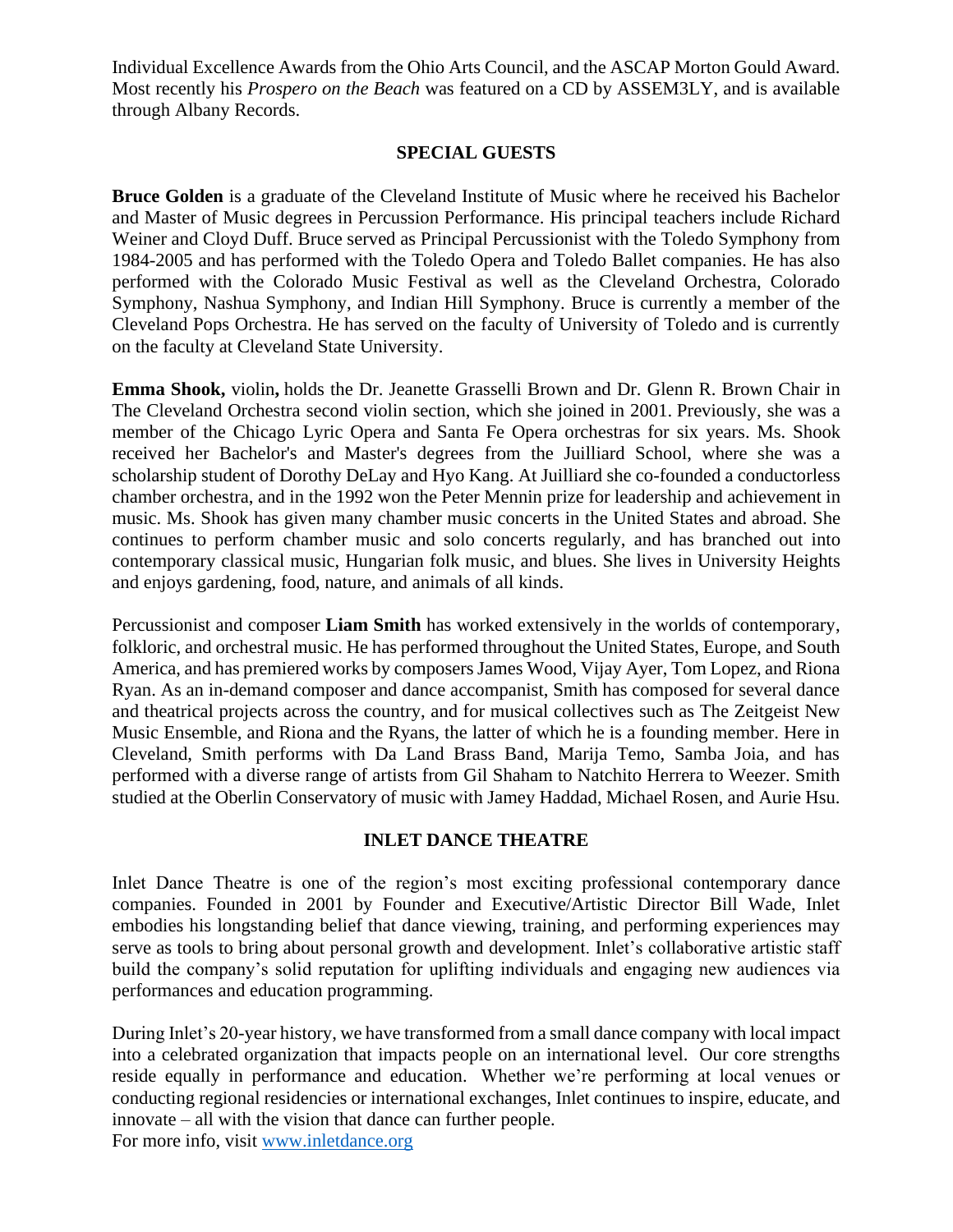#### **Bill Wade, Founder and Executive/Artistic Director, Inlet Dance Theatre**

Bill Wade is the Founder and Executive Artistic Director of Inlet Dance Theatre. Inlet is an outgrowth of Bill's previous eleven years as an Artist in Residence at Cleveland School of the Arts, where he founded the YARD (Youth At Risk Dancing), a nationally recognized and awarded after school program. Since its inception in 2001, Inlet, under Wade's leadership, has earned an international reputation for artistic and education programming excellence. He is a nationally sought-after choreographer and dance educator whose choreography was recently enthusiastically received at Jacob's Pillow's Inside/Out Series and his men's focused work has been presented twice in Seattle's "Men in Dance". He was commissioned to create an evening length work, "Among the Darkest Shadows", focusing on human trafficking (Wharton Center for the Arts, E Lansing, MI) in collaboration with renowned LA playwright José Cruz Gonzales that toured to Des Moines Performing Arts. Additionally, Bill was commissioned by Playhouse Square to create an evening length work based on the New York Times best-selling children's book by Kobi Yamada, "What Do You Do With An Idea?" This work premiered at Playhouse Square in March 2018 and conducted a national tour in Spring 2020, which unfortunately was cut in half in March 2020 due to the pandemic. Wade was chosen by the Ohio Arts Council's International Artist Exchange Program and conducted three exchanges with artists from Easter Island; Inlet was the first American modern dance company to perform on the island. In 1998, he received the Coming Up Taller Award at the White House (Washington DC) from the National Endowment for the Arts and the President's Committee on the Arts and Humanities. He was awarded the Cleveland Arts Prize (2012) and an award for Outstanding Contributions to the Advancement of the Dance Art Form from OhioDance (2013).

## **Mason Alexander, Apprentice**

Mason Alexander is from Cleveland, Ohio. He began his dance training at Cleveland City Dance under the direction of Courtney Laves-Mearini and Mark Otloski, joining the studio's company during his final two years there in 2012 and 2013. Mason then continued his pre-professional training with Ana Lobe at the Ana Lobe Ballet Academy, performing feature roles in The Nutcracker and in studio repertoire, and participating in the All Ohio Dance Festival in 2014 and 2015. He has attended summers away at Pittsburgh Ballet Theatre, Miami City Ballet, and Cincinnati Ballet, receiving an artistic scholarship to Cincinnati's Summer program in 2015. After graduating from high school in 2017, Mason trained with Verb Ballets under Richard Dickinson before shifting his career focus from ballet to modern after being introduced to Inlet. He joined the Inlet Trainee & Apprentice Program for the 2018/2019 year and has continued training with them since. This is his third season with Inlet.

#### **Sabrina Lindhout, Company Member**

Sabrina is originally from Mansfield, Ohio and began her dance journey with ballet at the age of 4. After graduating high school, she moved to Cleveland to dance with Verb Ballets, where Sabrina was given the opportunity to perform multiple pieces by notable choreographers such as Antonio Brown and Heinz Poll. Sabrina then began training with Inlet Dance Theatre for their 2018-19 season. Outside of Inlet, Sabrina teaches at various dance studios and works in arts administration. Sabrina would like to thank her parents and sister for all of their love and support.

#### **Drake Dombroski, Trainee**

Drake is originally from Dothan, Alabama. He graduated from Troy University in Alabama with a BFA in Dance. Drake performed in musicals throughout high school and has had several years of training in ballet, contemporary, and other urban styles of movement such as breaking and animation. He spent the summer of 2018 and 2019 with Inlet Dance Theatre participating in the Summer Dance Intensive. After graduation, Drake joined Inlet's Trainee & Apprentice Program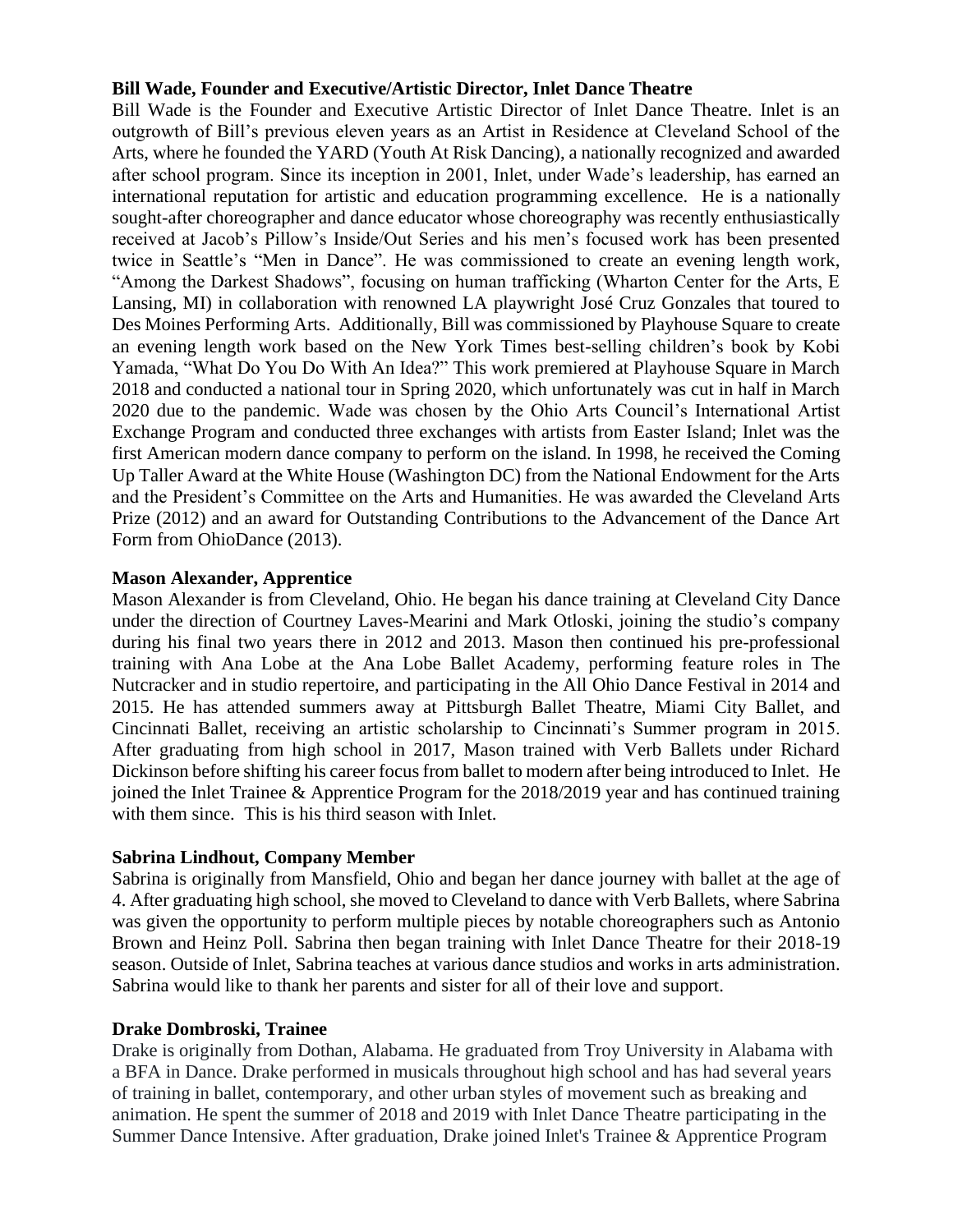## **Stephanie Ruth Roston, Company Member**

Stephanie Ruth Roston is a Columbia, Missouri native who began dancing at the age of 13 through local youth musical theater. She later studied at the School of Missouri Contemporary Ballet and graduated from Belhaven University in Jackson, Mississippi in 2018. Stephanie has performed internationally throughout the United States, Japan, Malaysia, Exuma, and Vietnam. Roston was promoted to company member in 2019 and is now thrilled to continue growing as a dance artist and video editor.

#### **Josh Schaeffer, Apprentice**

Josh Schaeffer began dancing later than most but has pursued it wholeheartedly. The majority of his training has been with Belhaven University, from which he graduated with a BFA in Dance. At Belhaven, he received professional training from teachers such as Ravenna Tucker Wagnon, Laura Morton, Caleb Mitchell, David Keary, and many others. He also had the opportunity to be featured in works which were chosen to be adjudicated at the American College Dance Association and the Alabama Dance Festival. This will be Schaeffer's second season with Inlet Dance Theatre as an Apprentice, and he is thrilled to be a part of their 2020/21 season!

## **Anna Rhodes, Company B Member**

Anna is a Holland, Michigan native who found her love for dance at age 4. She graduated from Belhaven University with a BFA in Dance. Anna is greatly interested in the intersection of the mind and body and how dancing provides a pathway for a better relationship between the two. She is currently working towards her Masters in Social Work at Cleveland State University. As a part of her continued education, she works with University Hospitals at their Seidman Cancer Clinic. She is honored to be a Company Member with Inlet Dance Theatre, and looks forward to being a part of Inlet's mission to further people through dance.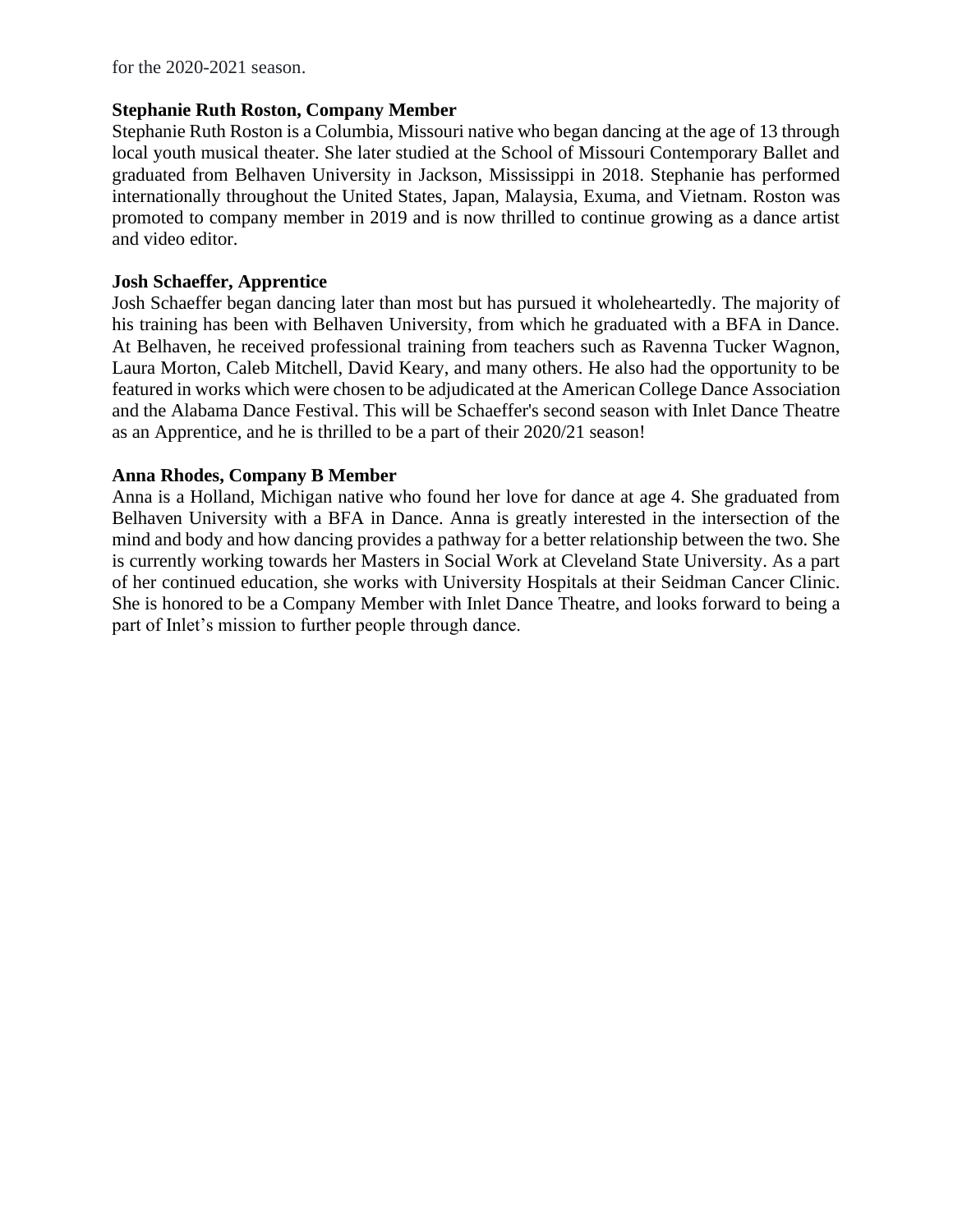Special Thanks to our Foundation Sponsors!!





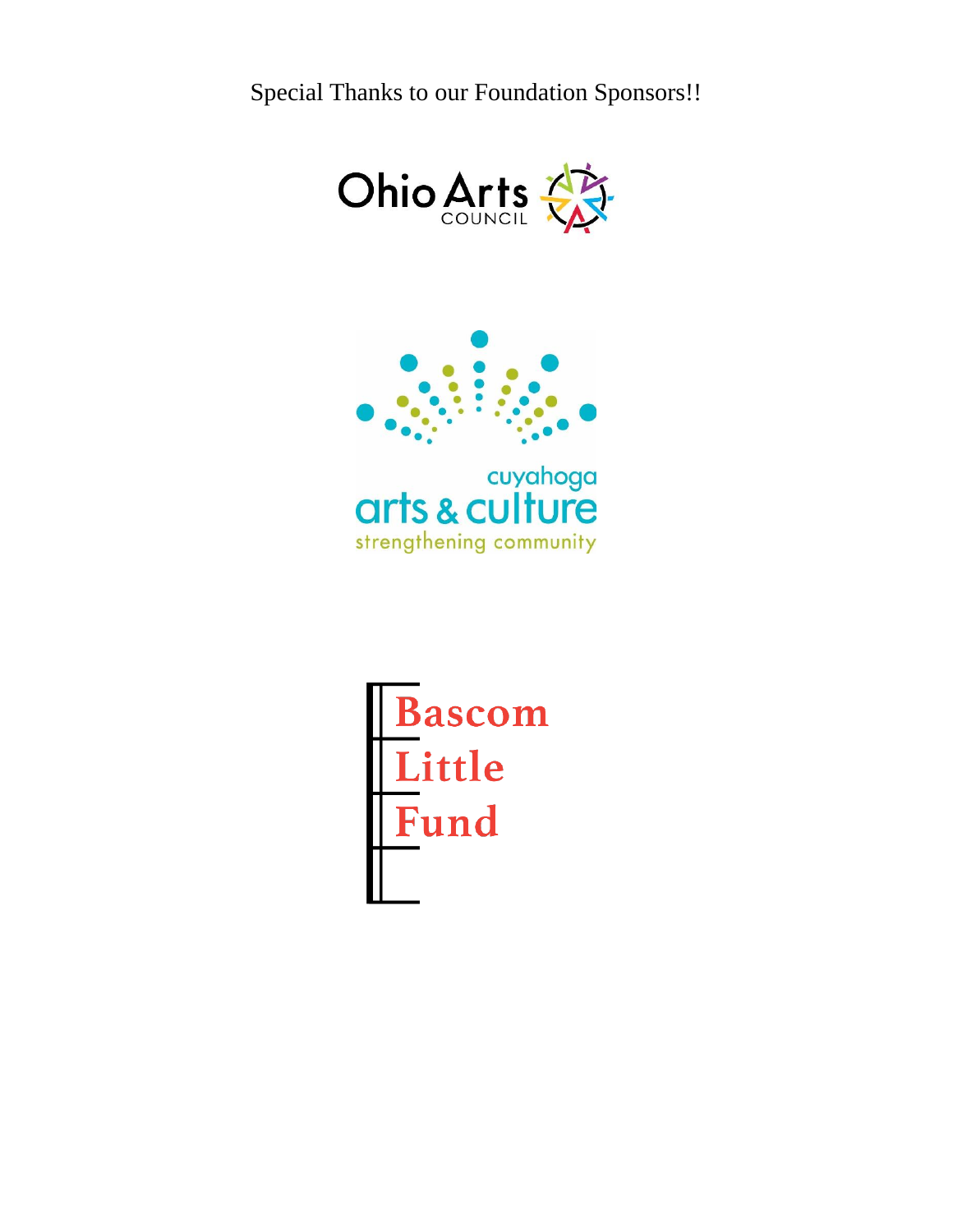## *Caliban Ascendant*

As a children's story

#### Prospero on the Beach

Once upon a time there was a tall, commanding man that thought he was better than anyone else. He came from the best family, went to the best schools, had the most money, and thought himself, very, very smart. There were others who thought he was not so great and they found a way to get rid of this man, and sent him far, far away.

But look, there he is on a beautiful beach. Fanning himself. He looks different now, still smug, but adorned with strange and beautiful clothes and jewels. He looks around at the beautiful island, and knows he is the best man on the island. He came here and, because he is so smart, convinced all the people who lived there, that he was a very powerful wizard, capable of amazing feats of strength and magic. In truth, his real power was his cunning and lying.

So, there he is, on the beach, king of his own private island. In the distance he sees a ship. Those are the people who had sent him away. And now he is angry, remembering how wonderful his life was before he was sent away. He wishes a storm would come and smash the ship! He doesn't have any power to command the waves, but his "subjects" know the secrets of the island and can summon storms.

Here comes one now. Their name is Caliban, and they are angry. They hate the man, hate what he has done to the island, hate what he has done to his friends and family. Every time Caliban tries to speak, they yell, or say very bad words. Every time they try to move, they are sore or hurting from all the work the man makes them do. Caliban would really like to show the man what they can do, but they are tired and sore. The man knows how to keep Caliban in line. He beats Caliban. Yells at Caliban. Picks on Caliban. Calls them names. That is how to control Caliban.

There is a sweet smell on the air and here comes Ariel. They are light and wispy, and full of magic, but deeply sad. They feel bad for their friend Caliban and the rest of their friends on the island. They try to help their friend. One of the wonderful things Ariel can do is help people feel better. They love to dance and fly, and are incredibly graceful. Caliban is so impressed and feels so much better that they try to join them.

But the Man has other plans, and starts to interrupt Ariel, and get everyone's attention. He needs his "subjects" to build him a storm, and he starts to bully people, grabbing them by the arms, snatching jewels from them, and waving his hands, in magical gestures they are to use. Caliban hates the man and tries to stand up for their friends. But no amount of spitting and swearing will stop the man who takes back control.

Can you see Ariel and her friends trying to work their magic? Such hard work! Caliban is crying for their friends. After a while they joins their friends, as best they can. Nobody wants to build the storm, but they are all too afraid of the man to go against his wishes. The Islanders start to move together, into a close circle, gathering their energy, preparing for the final magic gesture. With a sudden rush of wind, the Islanders explode in various directions, releasing their immense power into the air. Everyone falls down with the weight of the work.

Now look. The man is the first to sit up, looking into the sea, looking for his storm. Ariel, Caliban and their friends respond to the sound of the waves, rolling and rocking. Feeling the air bristle and expecting storm, they all seek shelter. Except the man. He stands there, on "his" beach, waiting for "his" storm, to hurt his enemies.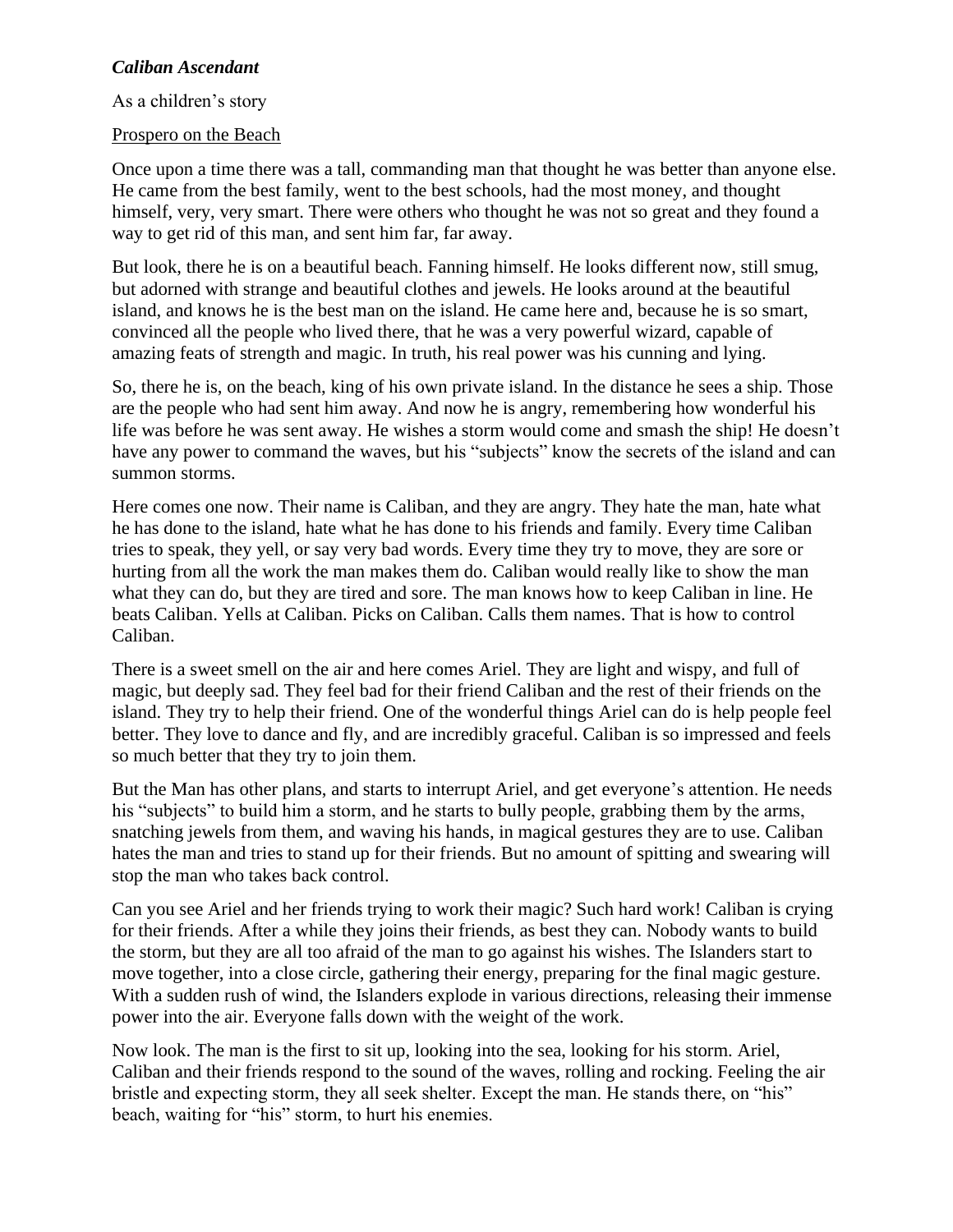# Ariel

Imagine a day on the beach, long before the evil man arrived, and see the sun rise on a beautiful day. The Islanders are found lounging in the sun. Ariel, stretching, basks in the sun. They love to dance and coast on the breeze. Their joy is infectious. They continue to dance and others follow suit. They enjoy playing together, and one friend takes center stage briefly, letting everyone know it is OK, they are safe.

With gentle energy, simple and safe, the friends begin to engage in more energetic play. There is an easiness about them. Carefree. Their gestures are fluid, but imbued with power. If you look closely, you can see color and light coming from their movements. Magic is just their way of life, and they are surrounded by beauty. After a while, Ariel comes to the foreground, leading their play. The friends adore Ariel, their beauty and infectious joy.

They have enjoyed the sun and the beauty of the beach, and now they are feeling tired. Slowly they return to their resting places. Ariel, keeps an eye on everyone, making sure they are safe, before they settle down to rest.

#### Caliban

The night is cold and dark. No stars. No Moon. The only sound is Caliban's cursing. Oh, the things he says! Clearly, he has been listening to all the awful things the man has been saying. Sometimes the sounds are like spitting, sometimes the words have such hate they sound like evil magic.

You can tell how tired Caliban is. The way they walk looks so painful. It's not just that they are beaten, it is also because they are kept away from their friends. They miss them, so. When they think of Ariel, they can almost stand up. When they imagine the play and flying, they can almost smile. Caliban remembers what it is like to be whole again. But then they think about the man, and how mean he is, how he makes Caliban do bad things. As they remember the magic they wielded, they try it out. Maybe they can use it to free themselves?

Just thinking about the man, Caliban gets angry. He starts talking outloud, reciting all the things they hate, all the things they wish for. If they could just stand up to the man. They remember Ariel, is that them playing?

Something magical starts to happen. Caliban imagines being whole again, imagines being free. Their legs and arms seem to unfreeze. The words and gestures they makes resemble Ariel's good magic. Now, they are sure. Now they are ready.

But wait, is that the man? Look at all Caliban's friends on the ground, cowering. Caliban is ready. Now.

#### Prospero Exiled

There he is. Flicking his fan. He is very pleased with himself. And now here come the Islanders, those he considers his "subjects." They are all around him, cowering. But are they really. He starts to feel a little uncomfortable. Something is different.

Aha! There's Caliban. The man notices how tall they are, and strong looking, too. Caliban is talking to their friends about this transformation. They respond with the beginnings of angry